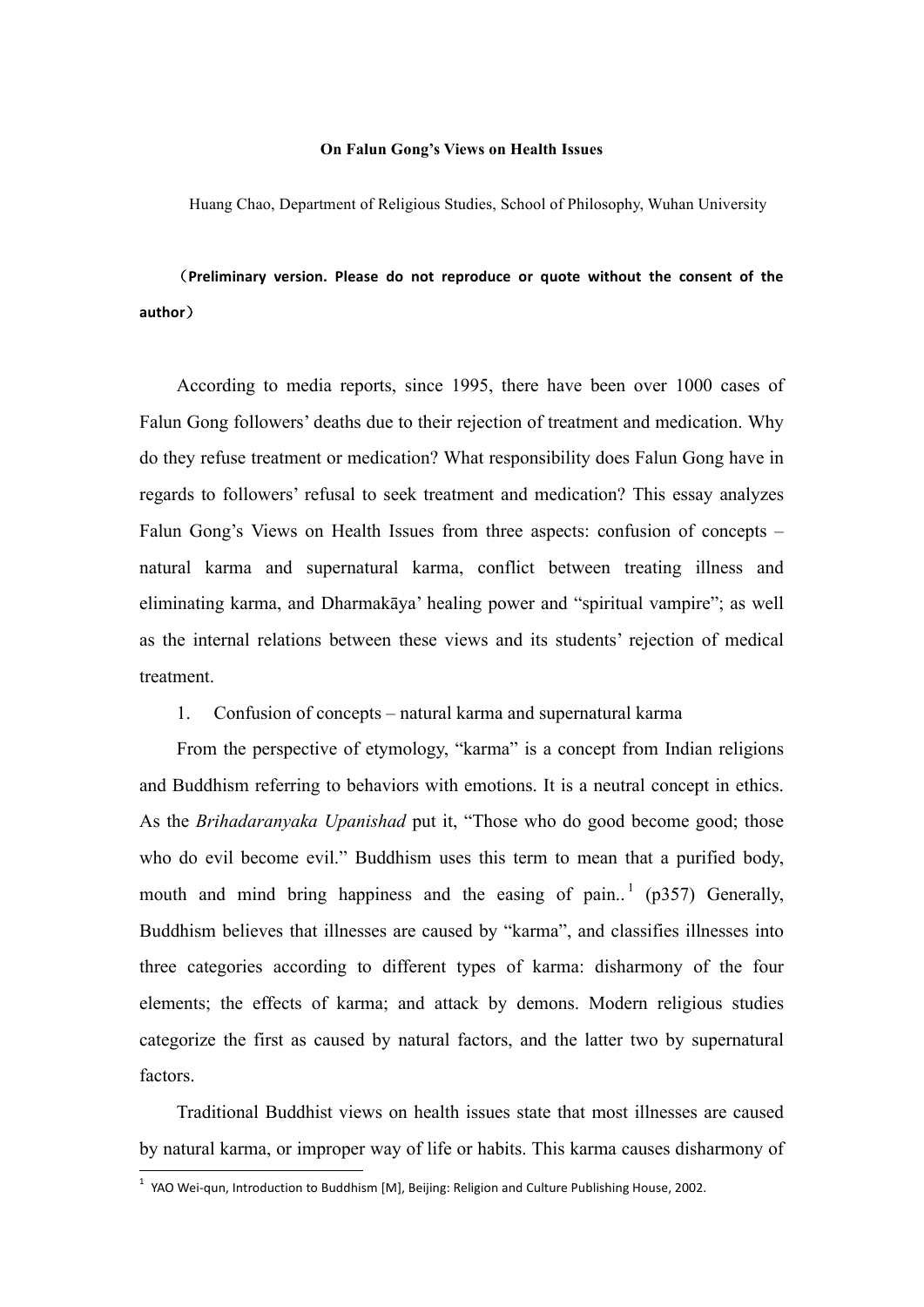the four elements and therefore sickness in bodies. Natural illnesses caused by natural karma can be treated in natural ways without violating any supernatural principles. But in *Zhuan Falun*, Li Hong-zhi interprets the concept of karma in a sense closer to witchcraft. First, karma is turned from neutral actions into physical, ethically negative, "black matter". "Here's what we've seen. Why do people have health problems? The root cause of their problem and all their misfortune is karma, that black-matter karmic field." (*Zhuan Falun*, 251) This "black matter" cannot be explained by modern science, as it is in essence supernatural and is not matter in a physical sense. Second, "karma" is turned into an "evil being" in "another dimension". "Let's just talk about what's most common. When a person has a tumor somewhere, an infection somewhere, a bone spur somewhere, or whatever, in another dimension there's a being crouching at that place. In a deep dimension there's a being there." (*Zhuan Falun*, 251) Li Hong-zhi believes that the evil being in another dimension is the fundamental cause of people's illnesses and that the being has two forms: "One of them is really, really small, high-density tiny beings. They're something like a cluster of karma. The other is as if it's transported through a conduit, but it's pretty rare, and all of it is accumulated through the generations. That also happens." (*Zhuan Falun*, 251)

Due to the witchcraft interpretation of the Buddhist term "karma", *Zhuan Falun* separates and antagonizes natural and supernatural karma. No matter how many times he has revised it in his later lectures, as long as he does not abandon the physical and witchcraft interpretation of "karma", Falun Gong's views on illnesses will mislead its followers into believing that there is an absolute conflict between practicing Falun Gong and medical treatment.

## 2. The conflict of treating illness and eliminating karma

Buddhist scriptures champion the power of medicine and state that illnesses caused by natural "karma" should be treated in normal ways – with rest and medication. It is to say that if bad present karma can cause a present retribution like illnesses, then good present karma can cure the present retribution. *Vinaya Pitaka* has many loving stories such as Buddha feeding a sick monk medicine, and monks taking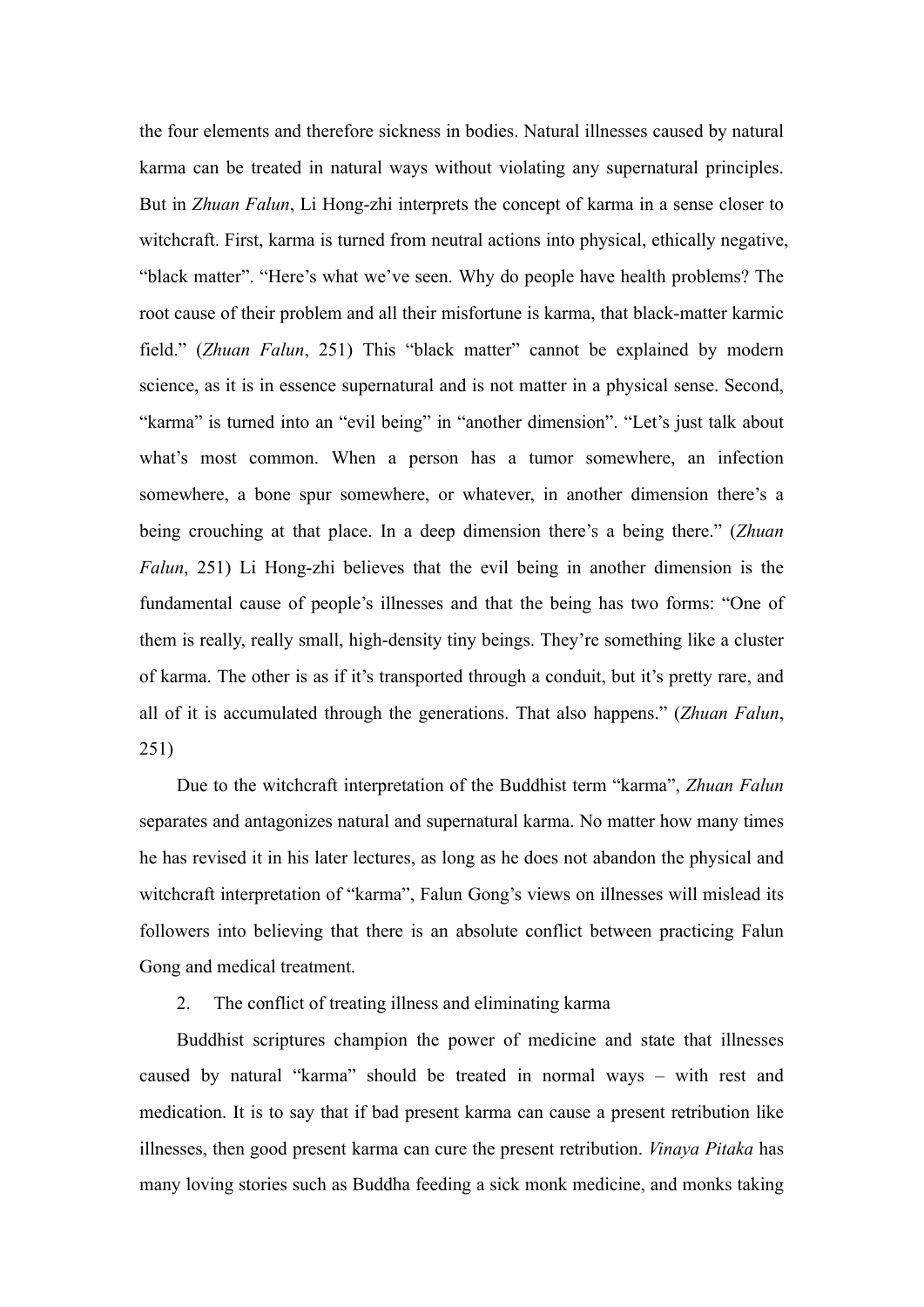care of sick monks. It is also mentioned in *Vinaya Pitaka* that Buddha allows sick monks to take nutritious products that are not usually allowed such as honey and candy. *Mohe Zhiguan* talks about the disharmony of earth, water, fire and wind causing corresponding symptoms: skinny and weary body, diarrhea, colds, fever and nausea and quick breaths. According to the symptoms and causes, they can be treated through medication, resting and exercise. *Xiao Zhi Guan* discusses other treatment methods including treating mental illnesses with breath regulation and the highest wisdom. Furthermore, for congenital diseases caused by supernatural karma, positive treatment such as diet, self-help and sleep can bring benefits and restore health.

Li Hong-zhi's description of "treatment" is quite dramatic – it is a fight with the supernatural being in another dimension: "Human beings are the weakest while that being is fierce, it controls your mind, plays you like a puppet on strings, and can even take your life easily. ... If you really did reach it, it would hurt your hand instantly, and that would be a real wound!" (*Zhuan Falun*, 116) Normal human beings and normal treatment is powerless in front of this supernatural being, but Falun Gong has a magical power against it. "To subdue it you need an ability where you extend your hand and "Bam!" pin it there. After it's pinned, we have another ability that used to be called the Great Soul-Catching Method, and that ability is even more powerful. It can pull out a person's whole master soul, and instantly that person won't be able to move. That ability targets specific things, and when we grabbed, we specifically aimed at those things." In the end, treating illnesses and the elimination of diseases is entirely reliant on practicing Falun Gong.

As for going to the hospital, *Zhuan Falun* believes that it "postpones the fundamental causes of illness to the later life or afterlife, but does not affect karma". The only way to eliminate karma is "cultivation": "Those who cultivate eliminate viruses and karma automatically. Taking medication subdues karma, but does not cleanse the body, and therefore cannot treat the illness. Only if you can pass this challenge can you become a better being." For Falun Gong followers, eliminating karma and treating disease are the absolute opposite of each other. Not only do medication and treatment not help in eliminating karma, but they are also shameful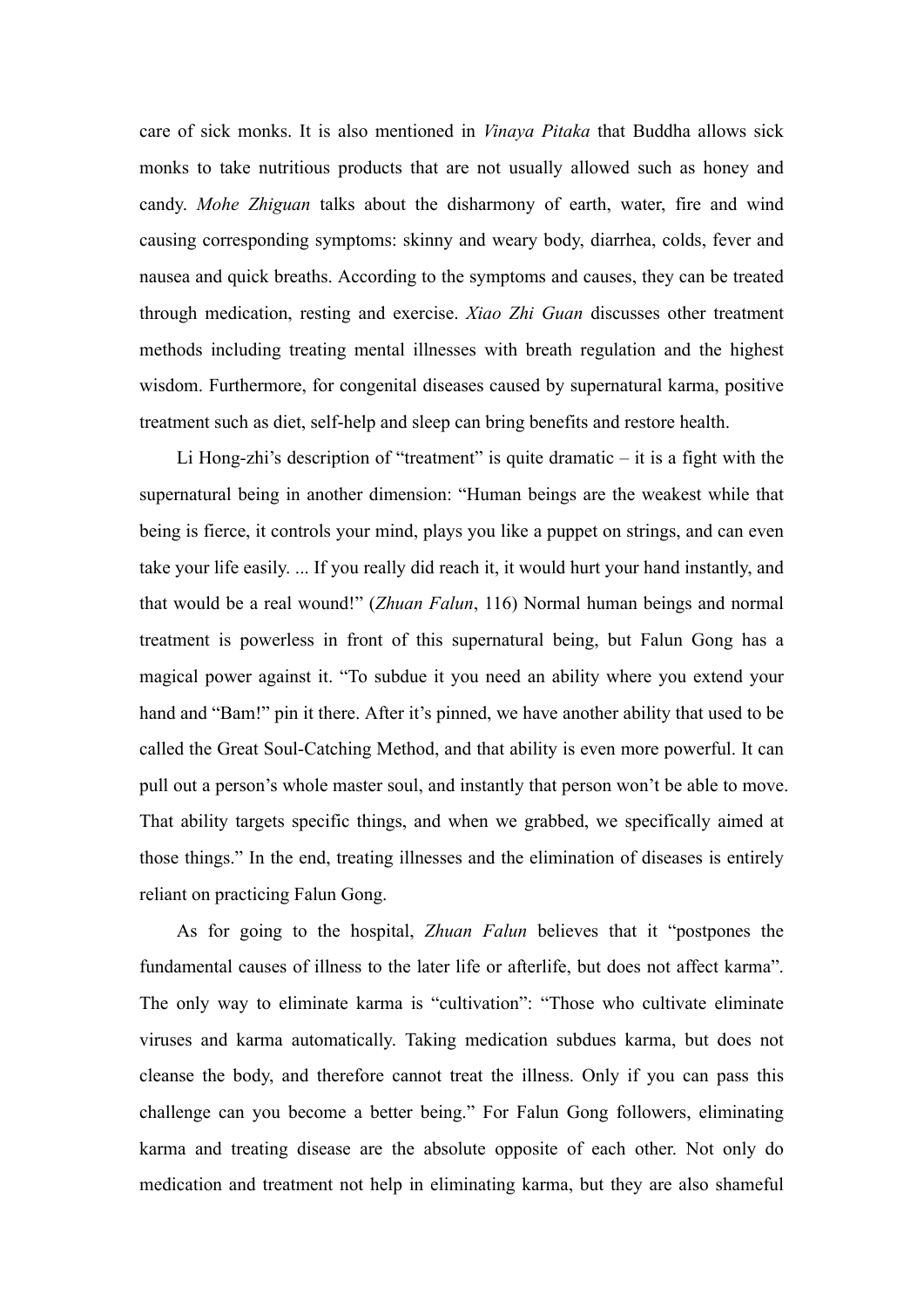indications that the follower is at the low level of normal beings. Thus, the more advanced the students believe they are, the more extremely they oppose medicine and treatment. The medical doctor and Falun Gong leader in the medical circle, Feng Li-li, who passed away in 2006, could only take painkillers secretly in her worst days. A main Falun Gong figure in Germany, Zhu Gen-mei, insisted on treating her illness with cultivation and refused to be treated before she passed away in 2007.

3. Dharmakāya' healing power and "spiritual vampire"

Buddhism believes in positive retribution for kind actions and negative retribution for evil actions. It teaches that everything is one's own doing and cannot be suffered by others, and that power cannot change others' retribution. Regarding the treatment of illnesses caused by retribution, Buddhism also believes that the seeds of retribution have to be watered by sorrow and love to come to fruition. Therefore, if one disciplines oneself to abandon greed, anger and stupidity, the retribution that has not been produced can be reduced or avoided. For illnesses caused by realized retribution, Buddhism encourages disillusion through seeing emptiness in all and giving up fear for karma and illnesses.

On the one hand, in *Zhuan Falun*, Li Hong-zhi elaborates on the horror of "retribution illnesses" and states that doctors and qigong masters can postpone karmic retribution, but cannot eliminate karma or illnesses; but, on the other hand, he claims that he can remove karma and illness from his students. According to *Zhuan Falun*, his Dharmakāya and the Falun that he places in students are the keys to eliminating karma and illnesses. The "Dharmakāya" can protect the beings of cultivation: "I can do that, because I have countless Dharmakāya which have my enormous divine Fa-power, and they can display their great divine powers and great Fa-power." As to the so-called "Falun": "What our practice does is cultivate a Falun at the lower abdomen, and I personally place it in students during my classes." The "Dharmakāya" and "Falun" can cure students' illnesses by eliminating karma and evil things, and can look after the beings of cultivation all day to "avoid evil thoughts". He says that students' illnesses and pain are left to hone their loyalty, kindness and tolerance. Thus, Falun Gong students cannot go to the doctor and have to suffer the pain; otherwise,